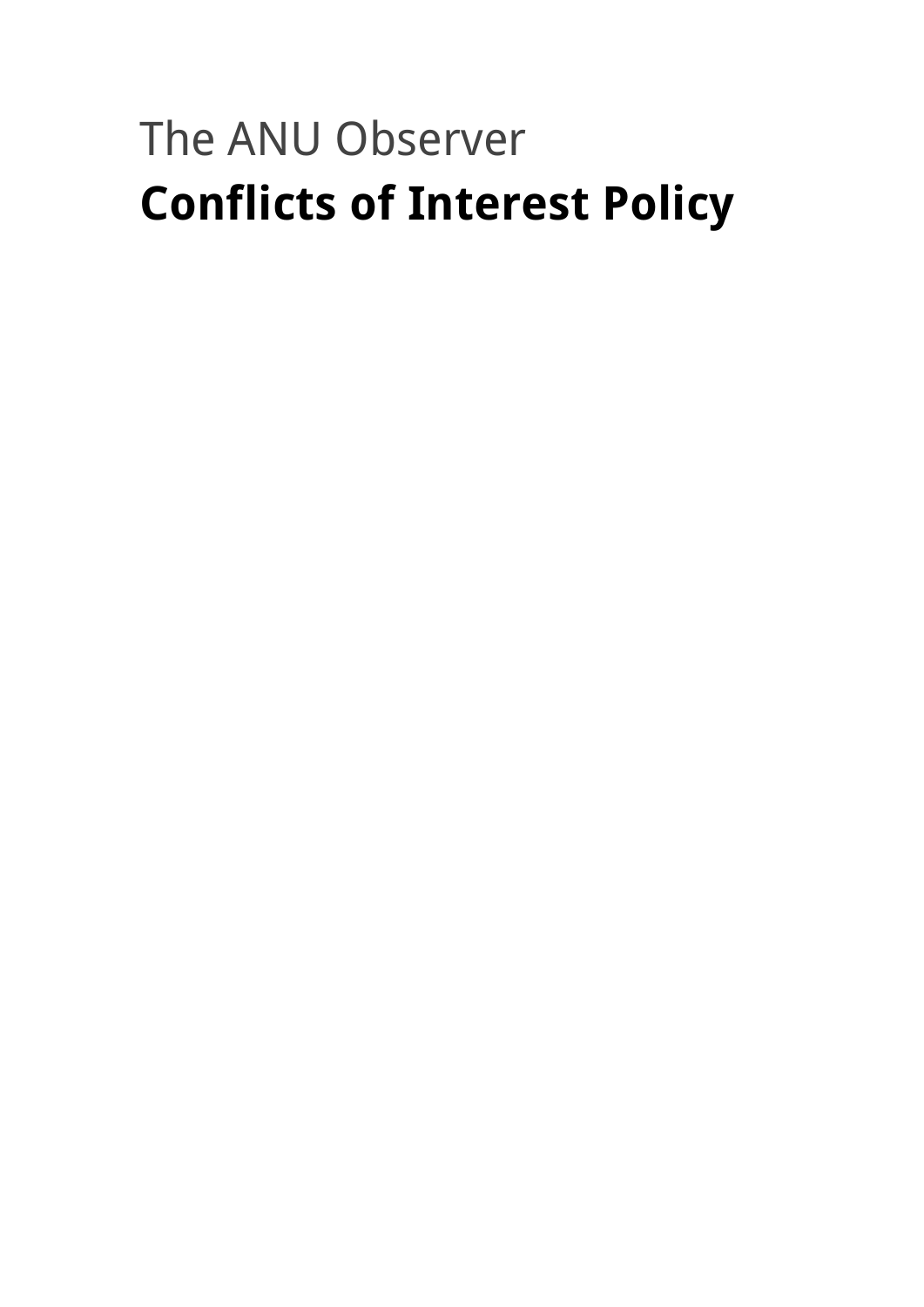#### **1. Nature**

1.1. This is a policy created subject to The ANU Observer Constitution. In the case of any inconsistencies between this policy and the Constitution of the ANU Observer, th clause(s) in question are considered void to the extent of that inconsistency.

#### **2. Introduction**

2.1. Relevant Officers of Observer shall be required to provide a full and current list of their interests which may conflict with the interests of Observer or in any way affect or influence their actions or judgement in the course of their duties as an Officer of Observer.

## **3. Nature of Conflicts**

- 3.1. Conflicts of Interest include conflicts that are;
	- 3.1.1. Actual or apprehended.
	- 3.1.2. Immediate or potential.
	- 3.1.3. Current or previous.
- 3.2. An interest occurs when a person has a professional, personal, or other involvement in an organisation, person, or any other matter which may affect their judgement or action.
- 3.3. Interests may include, but are not limited to:
	- 3.3.1. Roles in other organisations
	- 3.3.2. Intimate relationships
	- 3.3.3. Lodging at a residence
	- 3.3.4. Membership in a political party
- 3.4. An actual conflict of interest occurs when:
	- 3.4.1. Any interest held by a person has is or has the potential to result in the action or judgement which is in detriment to the goals of Observer, or
	- 3.4.2. An interest held by a person has, is or has the potential to modify the judgement or action of an Officer in any part of their conduct as an Officer of Observer.
- 3.5. An apprehended conflict of interest occurs when a person may appear, to a reasonable person, to have an interest which may seem likely, to affect their action or judgement in their conduct as an Officer of Observer.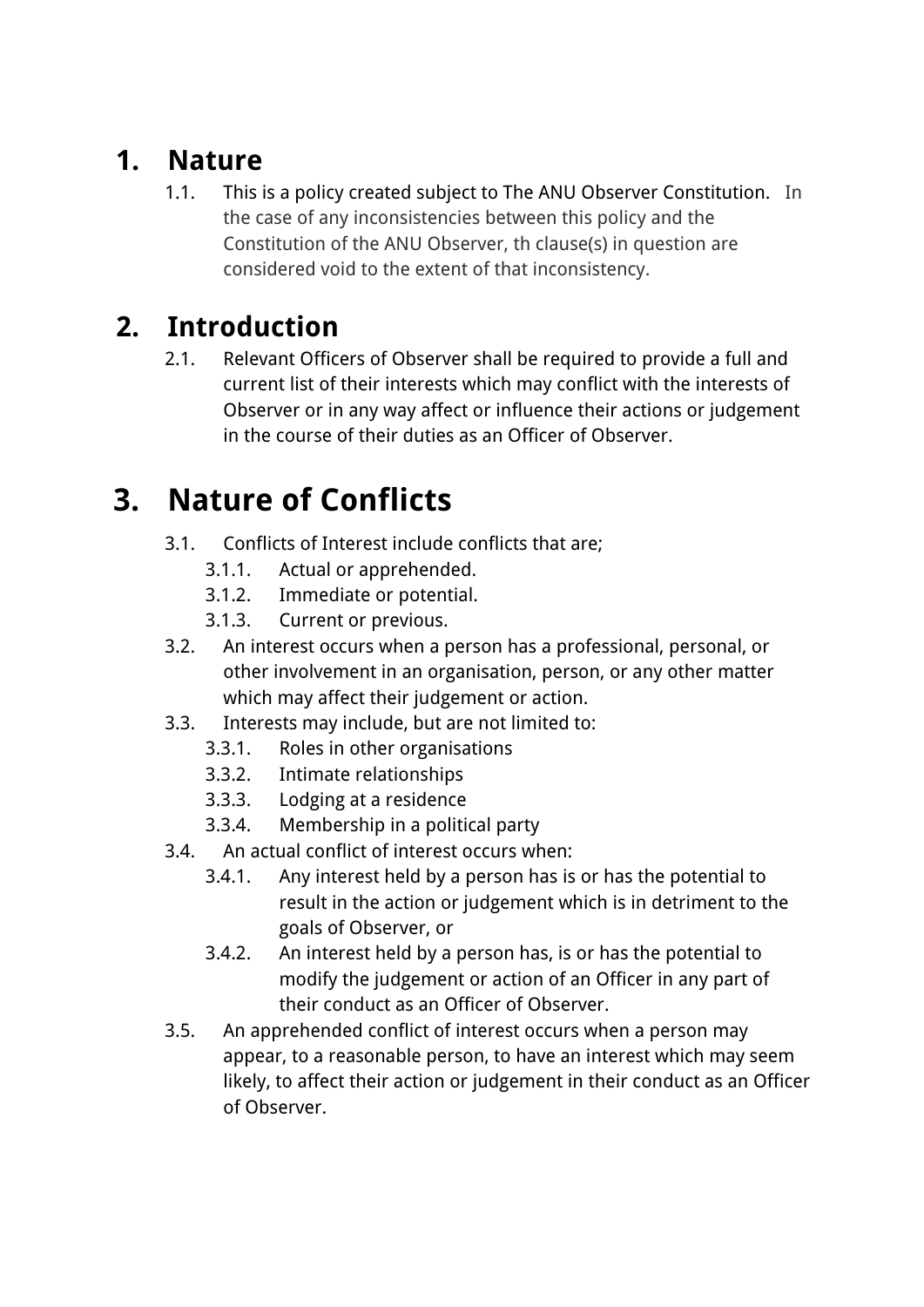3.6. Institutional conflicts, where Observer as an Association has an interest subjects on which it may be reporting, are covered in the Article Selection Policy.

### **4. Declaration**

- 4.1. The Officers of Observer required to provide a declaration of Conflicts of Interest are:
	- 4.1.1. The Councillors
	- 4.1.2. The News Editors
	- 4.1.3. The Digital Editors
	- 4.1.4. All members of the News Team
	- 4.1.5. Any other Officer the Council determines
- 4.2. Any Officer required to make a declaration shall make that declaration before their term in that Office begins.
	- 4.2.1. Declarations must be made in writing and submitted to the Council.
	- 4.2.2. Declarations must include dates and other such details when relevant.
- 4.3. Any Officer required to make a declaration shall maintain and update that declaration for their period of office. This includes:
	- 4.3.1. Adding new conflicts if and when they arise.
	- 4.3.2. Adding any conflicts which may previously have been forgotten, neglected or otherwise missed as soon as they are aware of that conflict.
	- 4.3.3. Updating existing conflicts with new information should it arise.
	- 4.3.4. Ongoing declarations and updates must be submitted to the Council.
- 4.4. A conflict may be exempted from the requirement disclosure, if that conflict:
	- 4.4.1. Is of a highly personal or intimate nature.
	- 4.4.2. Carries the potential to cause detriment to the individual if made public except where said detriment relates to their role as an Officer of Observer, or
	- 4.4.3. Cannot be disclosed owing to some prior obligation under law.

## **5. Publicisation**

5.1. Conflicts of Interest for all officers on the News Team shall be made public and available to all Members.